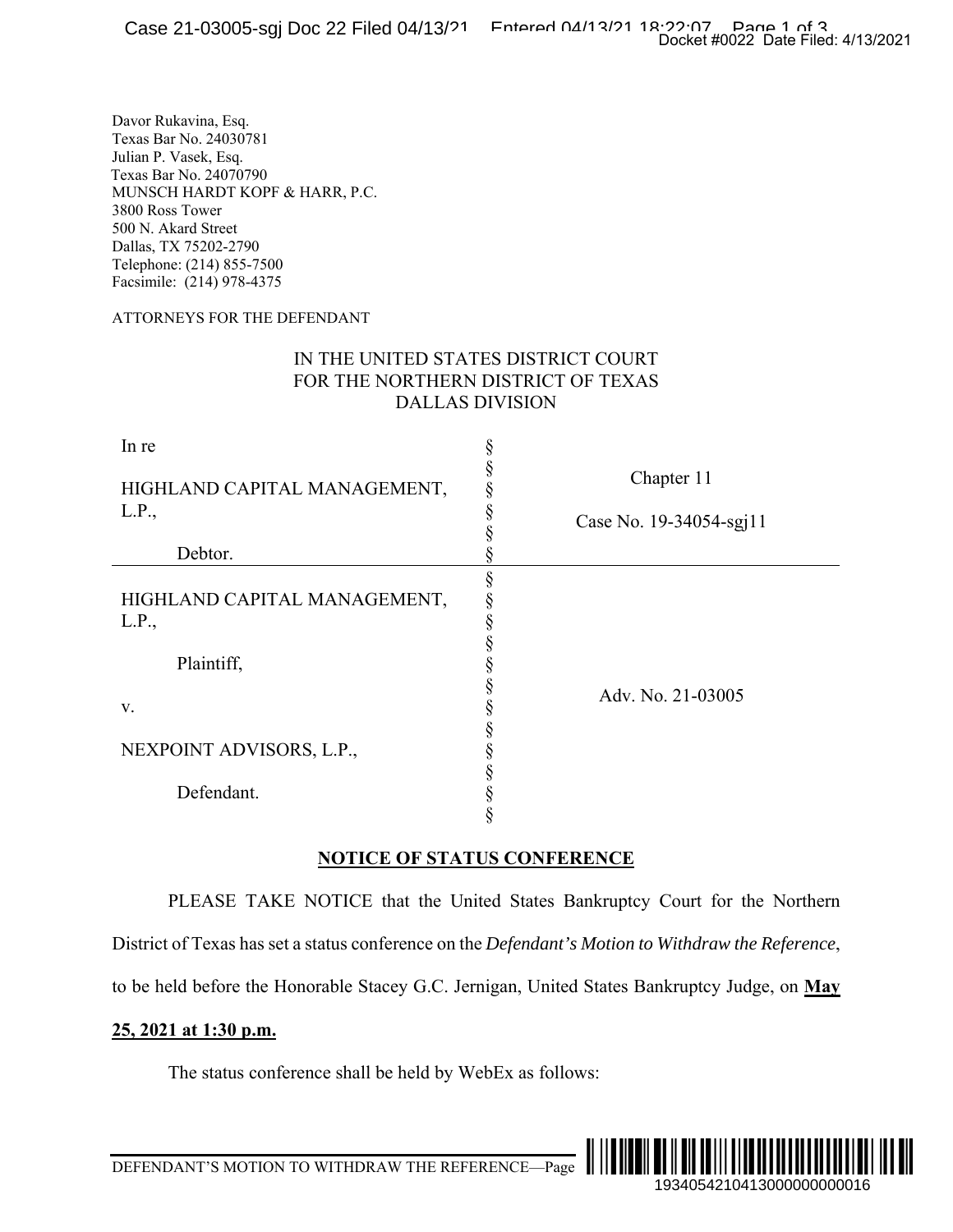For WebEx Video Participation/Attendance:

Link: https://us-courts.webex.com/meet/jerniga

For WebEx Telephonic Only Participation/Attendance:

Dial-In: 1.650.479.3207

Meeting ID: 479 393 582

Please see attached for further instructions.

RESPECTFULLY SUBMITTED this 13th day of April, 2021.

# **MUNSCH HARDT KOPF & HARR, P.C.**

By: /s/ Davor Rukavina

Davor Rukavina, Esq. Texas Bar No. 24030781 Julian P. Vasek, Esq. Texas Bar No. 24070790 3800 Ross Tower 500 N. Akard Street Dallas, Texas 75201-6659 Telephone: (214) 855-7500 Facsimile: (214) 855-7584 Email: drukavina@munsch.com

**COUNSEL FOR NEXPOINT ADVISORS, L.P.** 

# **CERTIFICATE OF SERVICE**

The undersigned hereby certifies that, on this the 13th day of April, 2021, true and correct copies of this document were electronically served by the Court's ECF system on parties entitled to notice thereof, including on the Plaintiff through its counsel of record.

/s/ Davor Rukavina

Davor Rukavina